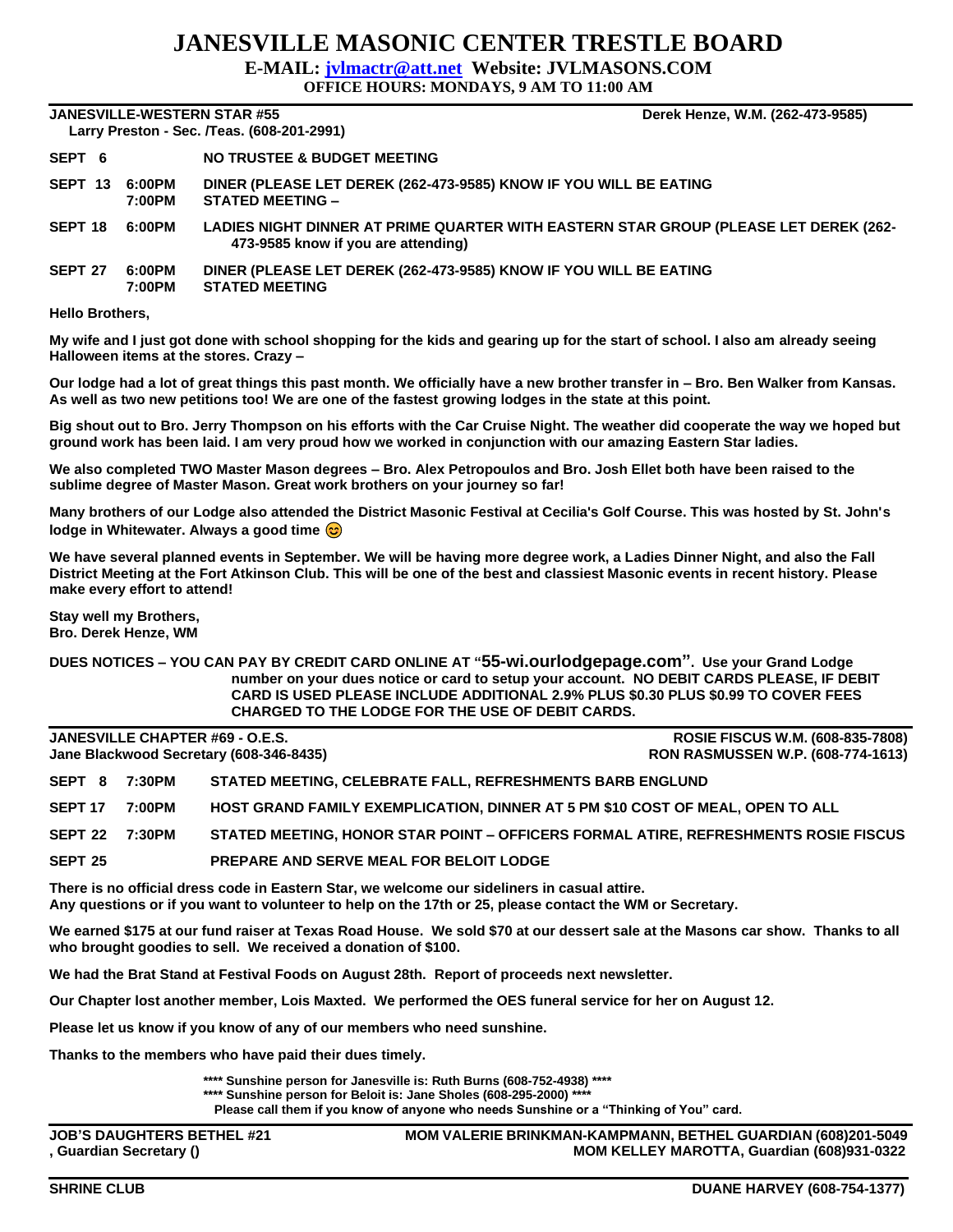

## **JANESVILLE'S TRESTLE-BOARD DESIGNS**

**E-mail: [jvlmactr@ATT.NET](mailto:jvlmactr@ATT.NET) Website: jvlmasons.com** *SEPTEMBER 2021*



| <b>SUNDAY</b>  | <b>MONDAY</b>                                                                                                                                | ◡▃▁<br><b>TUESDAY</b>                                                          | 1 LIIIDLIN 474 I<br><b>WEDNESDAY</b>                                               | <b>THURSDAY</b> | <b>FRIDAY</b> | <b>SATURDAY</b>                                                                                     |
|----------------|----------------------------------------------------------------------------------------------------------------------------------------------|--------------------------------------------------------------------------------|------------------------------------------------------------------------------------|-----------------|---------------|-----------------------------------------------------------------------------------------------------|
|                |                                                                                                                                              |                                                                                |                                                                                    |                 |               |                                                                                                     |
|                |                                                                                                                                              |                                                                                | $\overline{1}$                                                                     | $\overline{2}$  | 3             | $\overline{\mathbf{4}}$<br>MEET, STUDY,<br>FELLOWSHIP,<br><b>AND</b><br><b>BREAKFAST</b><br>9:00 AM |
| $5\phantom{1}$ | 6<br><b>JANESVILLE-</b><br><b>WESTERN</b><br><b>STAR</b><br><b>TRUSTEES &amp;</b><br><b>FINANCE</b><br><b>COMMITTEE</b><br><b>NO MEETING</b> | $\overline{7}$<br><b>AMERICAN</b><br><b>LEGION</b><br><b>MEETING</b><br>6:00PM | 8<br><b>CHAPTER 69</b><br><b>OES</b><br>7:30PM<br><b>STATED</b><br><b>MEETING</b>  | 9               | 10            | 11<br>MEET, STUDY,<br>FELLOWSHIP,<br><b>AND</b><br><b>BREAKFAST</b><br>9:00 AM                      |
| 12             | 13<br><b>JANESVILLE-</b><br><b>WESTERN</b><br><b>STAR</b><br>#55<br>7:00PM<br><b>MEETING</b>                                                 | 14                                                                             | 15                                                                                 | 16              | 17            | 18<br>MEET, STUDY,<br>FELLOWSHIP,<br><b>AND</b><br><b>BREAKFAST</b><br>9:00 AM                      |
| 19             | 20<br><b>BLOOD DRIVE</b><br>9:30AM-2:30PM<br><b>ZOR SHRINE</b><br><b>CLUB</b><br>7:00PM                                                      | 21                                                                             | 22<br><b>CHAPTER 69</b><br><b>OES</b><br>7:30PM<br><b>STATED</b><br><b>MEETING</b> | 23              | 24            | 25<br>MEET, STUDY,<br>FELLOWSHIP,<br><b>AND</b><br><b>BREAKFAST</b><br>9:00 AM                      |
| 26             | 27<br><b>JANESVILLE-</b><br><b>WESTERN</b><br><b>STAR</b><br>#55<br>7:00PM<br><b>MEETING</b>                                                 | 28                                                                             | 29                                                                                 | 30              |               |                                                                                                     |
|                |                                                                                                                                              |                                                                                |                                                                                    |                 |               |                                                                                                     |

**AMERICAN RED CROSS BLOOD DRIVE: The Trustees are providing our building to the American Red Cross as a courtesy to the community and the American Red Cross. The American Red Cross will be holding a monthly Blood Drive every third Monday of the month from 9:30 am to 2:30 pm. Please help support them. Walk-ins are welcome but appointments are best. Appointments can be made through the jvlmasons.com website and clicking on the Red Cross icon or by going to redcrossblood.org. The next Blood Drives will be SEPTEMBER 20 AND OCTOBER18.** 

**HELP: THE 22-YEAR-OLD AIR CONDITIONER FOR THE MAIN LODGE ROOM HAS SEEN ITS BETTER DAYS AND QUIT. THE TRUSTEES HAVE RECEIVED QUOTES FOR THE REPLACEMENT AT A COST OF \$20,000. YOUR HELP IS APPRECIATED HELPING THE MASONIC CENTER OFFSET THE COST OF THIS REPLACEMENT. EARLIER THIS YEAR THE CITY OF JANESVILLE REQUIRED THE CENTER INSTALL A GREASE TRAP IN THE LITTLE USED KITCHEN WHICH COST THE CENTER \$12,100. THE CENTER WILL BE TAKING OUT AN ADDITIONAL LOAN TO COVER THE AIR CONDITION UNIT FOR A TOTAL LOAN OF \$32,000. HELP YOUR LODGE WITH YOUR DONATIONS.**